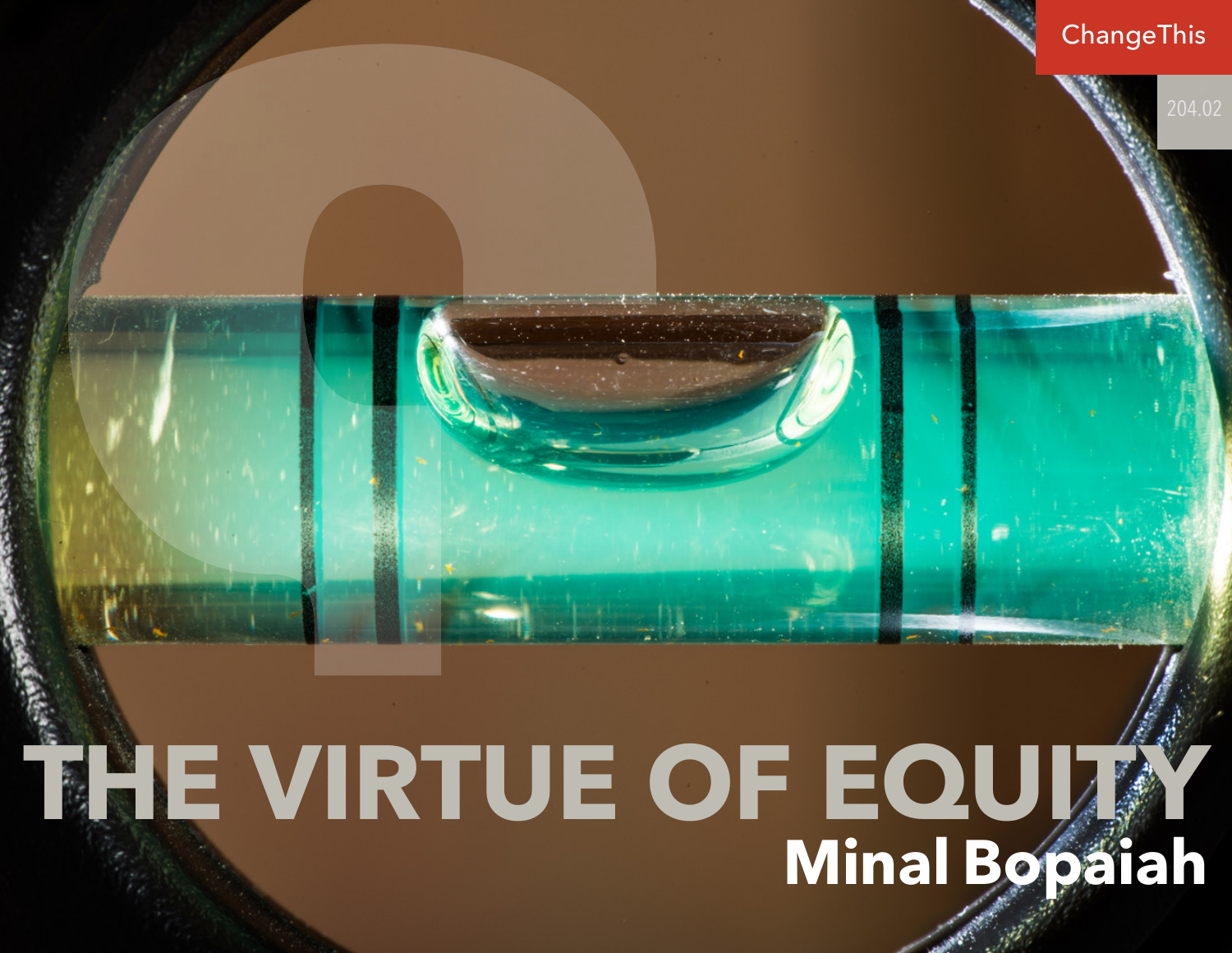

# On a bright August day in 1976, my Indian parents arrived in New York City with one suitcase, twenty dollars, and my mother pregnant with me.

They found their way out of the airport (without Google) and headed to Greenpoint, a neighborhood in Brooklyn where they had secured medical residency positions. They began working at a time when New York City's financial mismanagement, high drug use, and racist "War on Crime" had created an atmosphere of civil war. My father saw more gunshot wounds in one night in the emergency room than in four years of surgical residency in England. For months, my very pregnant mother slept in a sleeping bag on the floor of their apartment. During the New York City blackout of 1977, my father and his colleagues triaged patients in a hospital parking lot illuminated only by the headlights of local fire engines. On an average day, security guards escorted them to and from the hospital buildings because so many medical residents had been mugged by people living with addiction who had been pushed to the fringes of society instead of invited into the hospital for treatment.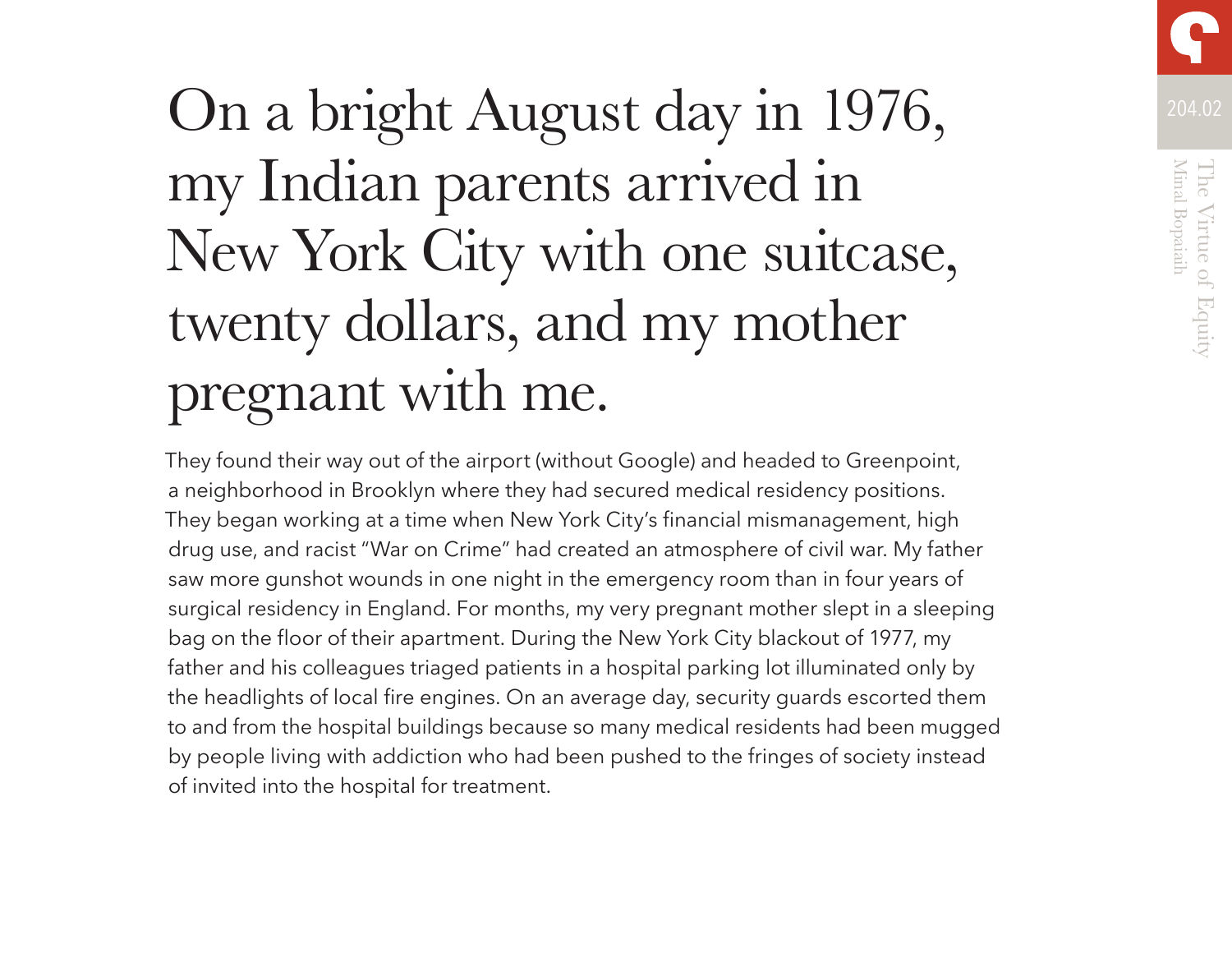Eventually, my parents made it out of Brooklyn, moving to the greener suburbs of Staten Island, and started their own private practice—my mother in pediatrics and my father in colon and rectal surgery. (Their waiting room was always a prickly and entertaining cocktail of people young and old, most of whom didn't want to be there.) They bought a home and an office building, sent two kids to private school and college debt-free, provided for multiple family members, and contributed to their communities. New York magazine included my father in its annual "Best Doctors" issue eight times. In essence, they lived the proverbial American Dream, working their way up through hard work, determination, and honesty.

That, at least, is one version of their story. A fuller account of their immigration story starts much earlier, in 1965, when the civil rights movement successfully advocated for the Immigration and Naturalization Act, which grants US visas based on labor needs and family ties rather than country of origin. Before that, the US government had an immigration system that explicitly sought to "preserve the ideal of US homogeneity," meaning a White majority.<sup>1</sup> In other words, no amount of hard work, determination, or honesty would have been enough for my parents to thrive in this country if they had tried to enter before the 1965 act took effect. But even that legislative act of inclusion had its own inequities.

Starting in 1965, the US government began using its immigration system to take advantage of socialized education in other countries to fill its labor needs. My parents, both of whom came from rather humble backgrounds, earned medical degrees in India for a marginal cost (about fifty dollars per semester, according to family lore). That made them prime recruits for a country concerned with a shortage of physicians in the 1960s and '70s but wanting to avoid the expense of training doctors.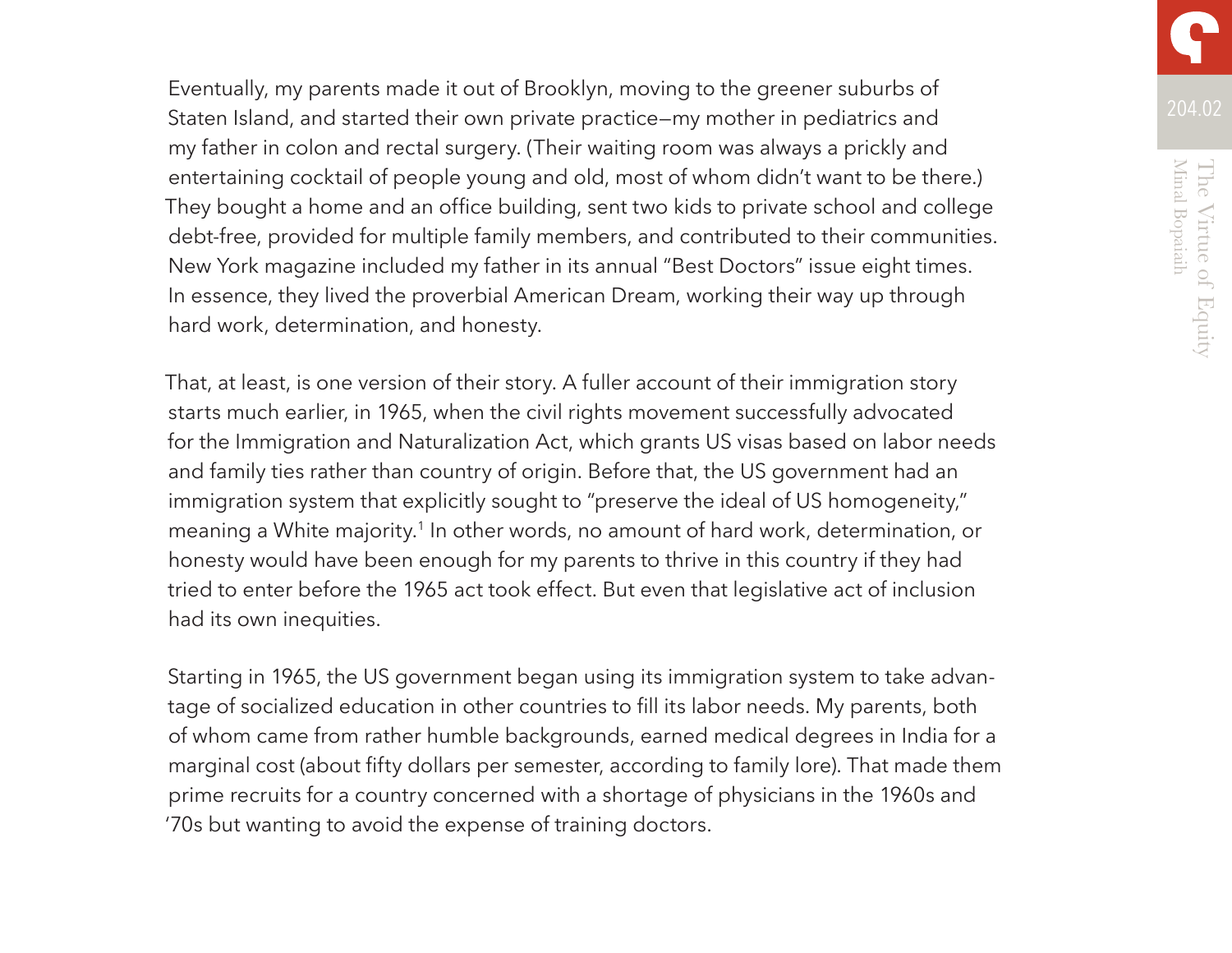204.02 While my parents came to this country with little monetary wealth, the debt-free medical education they gained in India was a distinct advantage. One might call it a **privilege**, 2 because this opportunity was certainly not available to the majority of Americans then or now.

#### **SEEING THE SYSTEM**

When my parents and other Indian Americans are held up as members of a so-called **model minority**—characters in some sort of Horatio Alger tale in which the world is fair and everyone can succeed if they work hard enough—it reinforces a false narrative at best and is vicious **gaslighting** at worst. This is not to say my parents didn't work exceptionally hard; I witnessed many of the sacrifices they made to raise my brother and me, achieve their professional goals, and support their family and community. But if the US government offered socialized education as India and other countries do, I believe the percentage of American-born doctors with dark skin and poor parents would rival those in the Indian Diaspora.

While my parents came to this country with little monetary wealth, the debt-free medical education they gained in India was a distinct advantage.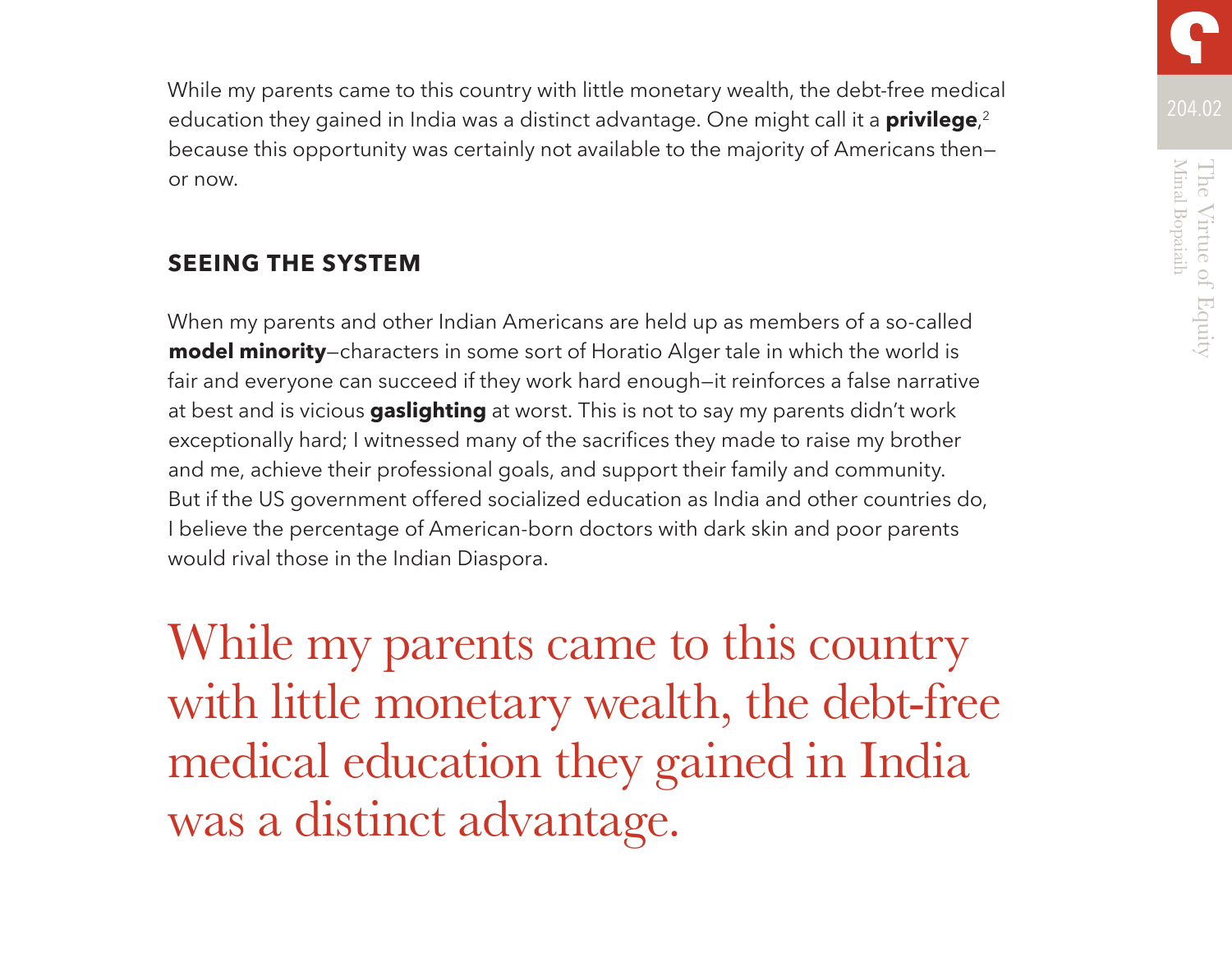Instead, the United States has an education system tied to local property taxes. Most people don't question this approach to school funding; instead, they look to address disparities in educational opportunity and outcomes through redistricting and busing. But this is just rearranging the proverbial deck chairs on the *Titanic*. Outside of the United States, this funding design is rare. Most nations use general tax revenue to fund all schools equally and per capita, not by location.<sup>3</sup> As a German friend said of the US school system, "It just means the rich get richer and the poor get poorer." If we want to address the root cause of educational inequities, we need to have the courage to examine and reimagine how we fund our schools.

But with inequity built into our education system, we continue not only to produce inequitable outcomes but also to extract talent from other countries to fill gaps in our labor needs. Think about this: we are perfectly capable of meeting many of our labor needs if we simply invest in equitable education for all US residents, the way India and many other countries, including our European allies, do. But we *choose* not to.

This is not an anti-immigrant argument. Our culture benefits from immigration in many ways, and immigrants want to bring their talents to the United States for a host of reasons. (My parents, who eloped in England, have loved the idea of America since they were teenagers, not least of all because it offered them the freedom to be together. They were from different religions and different communities in India, and few people approved of them as a couple.) But it is a grave injustice—and a legacy of the "divide and conquer" mentality of **colonialism**—that the US educational system does not provide US residents with the quality of education to which immigrants have access in their countries of origin. Each group then blames the other for the country's problems (echoed in social media outrage like "Immigrants are stealing our jobs!" or "Americans are lazy and don't want to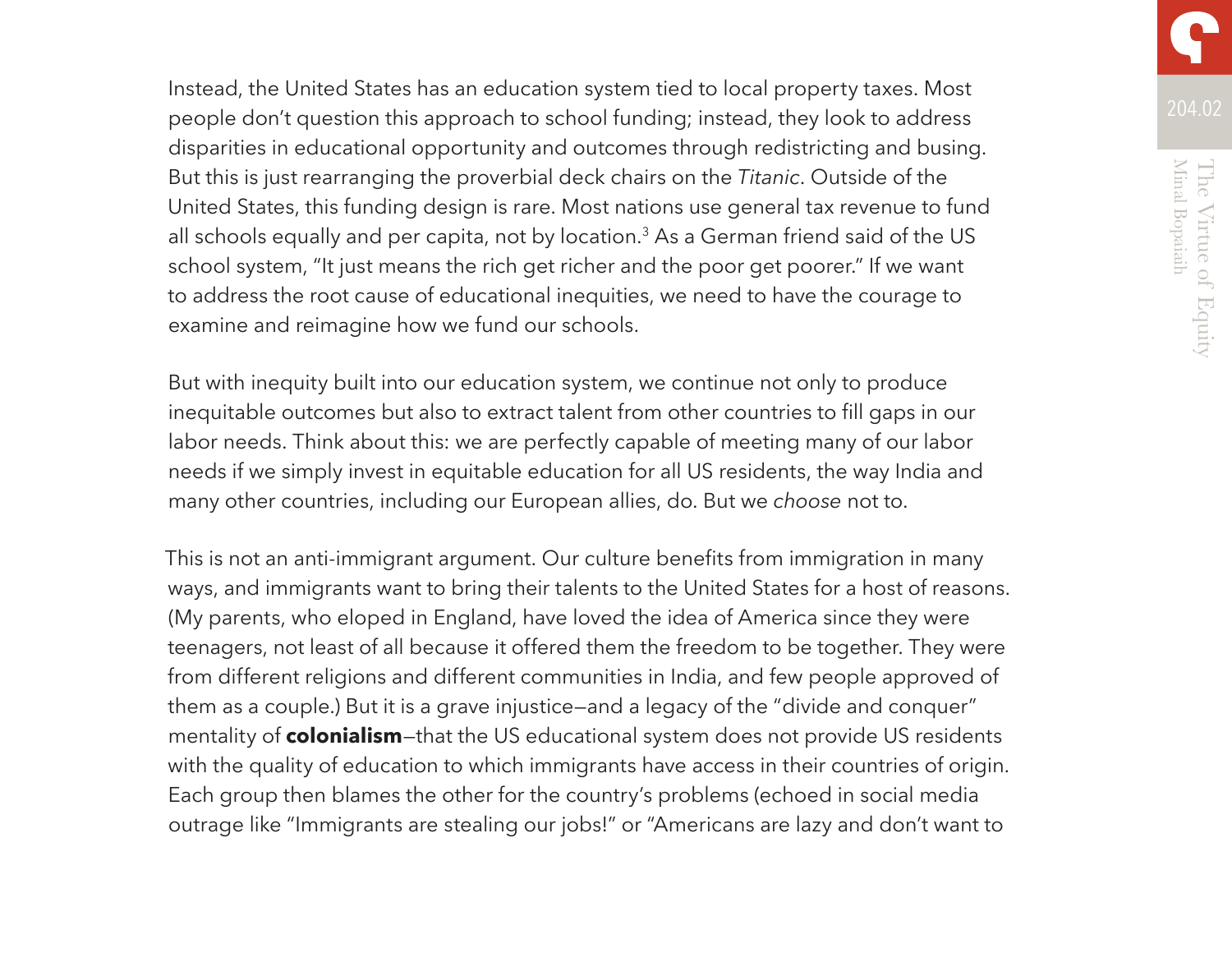study or work hard!"). The US education system extracts human resources from other countries rather than investing in the talent and resources of its own residents to give them a fair shot at success.

This is systemic inequality, and the system was *designed* this way.

The first designer I heard talk about the intersection of systems and design was Antionette Carroll, founder and president of the Creative Reaction Lab, a nonprofit organization that helps design healthy and equitable communities. In an illuminating TED Talk, she says, "When I shifted my understanding of design from object-making to systems-building, I began to realize that systems such as discrimination, racism, sexism, and even poverty were designed by people that made intentional choices around exclusion."4 Carroll's work—an inspiration for many designers, including yours truly—is centered around the fundamental truth that "systems of oppression, inequalities, and inequities are by design. Therefore, only intentional design can dismantle them."5

When we confront the fact that the Founding Fathers designed a system that benefited White men who owned property above all others, we begin to see the legacy of that design in our institutions, governance systems, and organizations. To be fair, designing for inequity isn't an American invention (although the United States did take it to another level, inspiring the Nazis to study US society so they could figure out how to codify violence and oppression for monetary gain and genocidal outcomes).<sup>6</sup> From European colonialism to India's Vedic caste system, designing for inequity appeals universally to those who are threatened—whether consciously or unconsciously—by the idea of sharing power with others.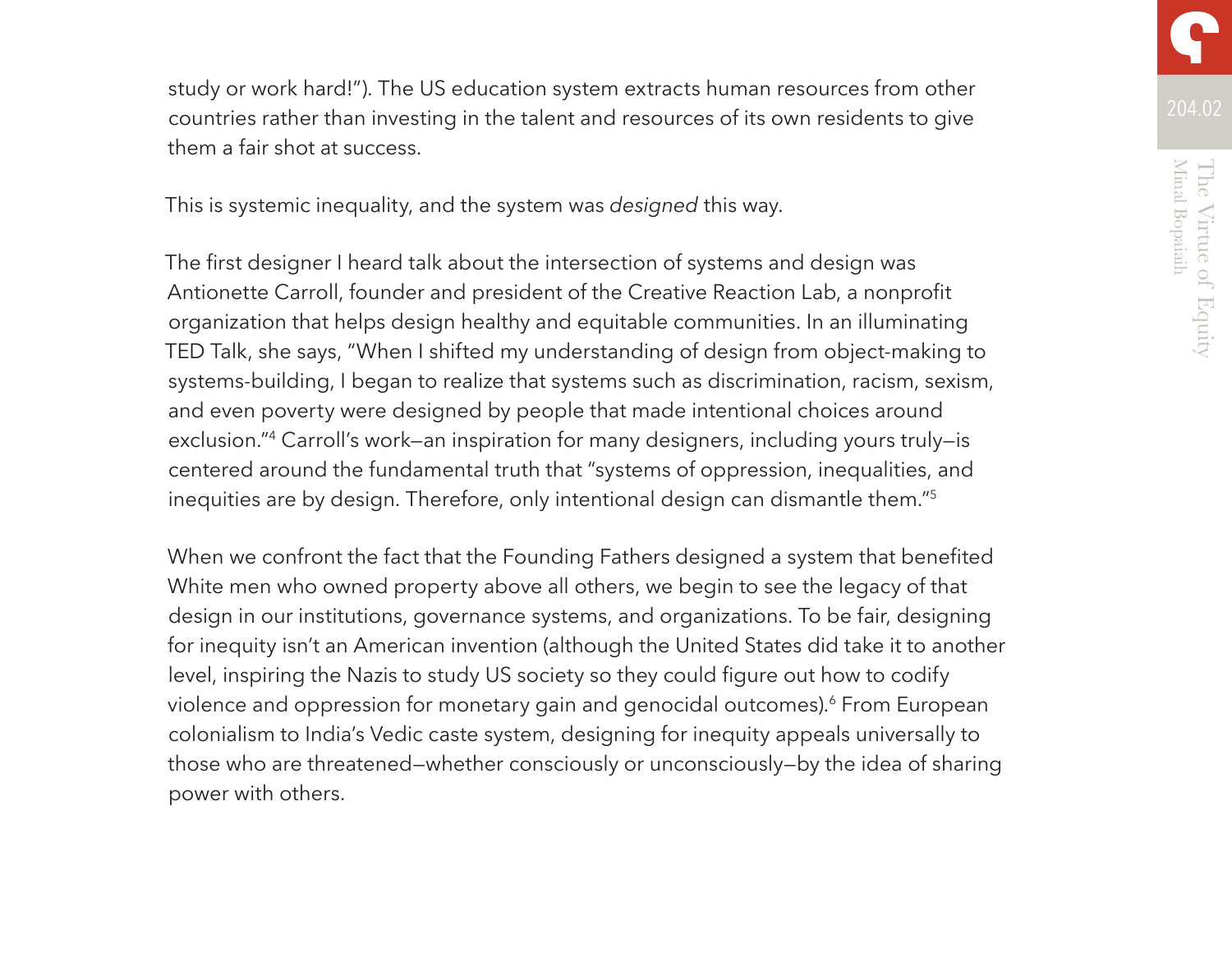Our country's saving grace—and the saving grace of many nations—is the values enshrined in the living documents governing our society. Values like equality, justice, life, liberty, the pursuit of happiness, freedom, and democracy have allowed generations upon generations of Americans—as well as people of other nations guided by their own intrinsic values of fairness—to iterate the design of their societies. When we dig into these values, we can redesign our educational and immigration systems—two systems that are interdependent—so that they produce equitable outcomes. That would mean that residents in the United States would have access to quality education regardless of their zip code and that immigrants would no longer be used as straw men in anti-Black rhetoric to justify oppression and disenfranchisement. We would begin to understand how systems, not just individual effort, lead to certain outcomes for individuals and groups.

With that understanding, just as we have designed for inequity, we can begin to design for **equity**.

When we dig into these values, we can redesign our educational and immigration systems—two systems that are interdependent —so that they produce equitable outcomes.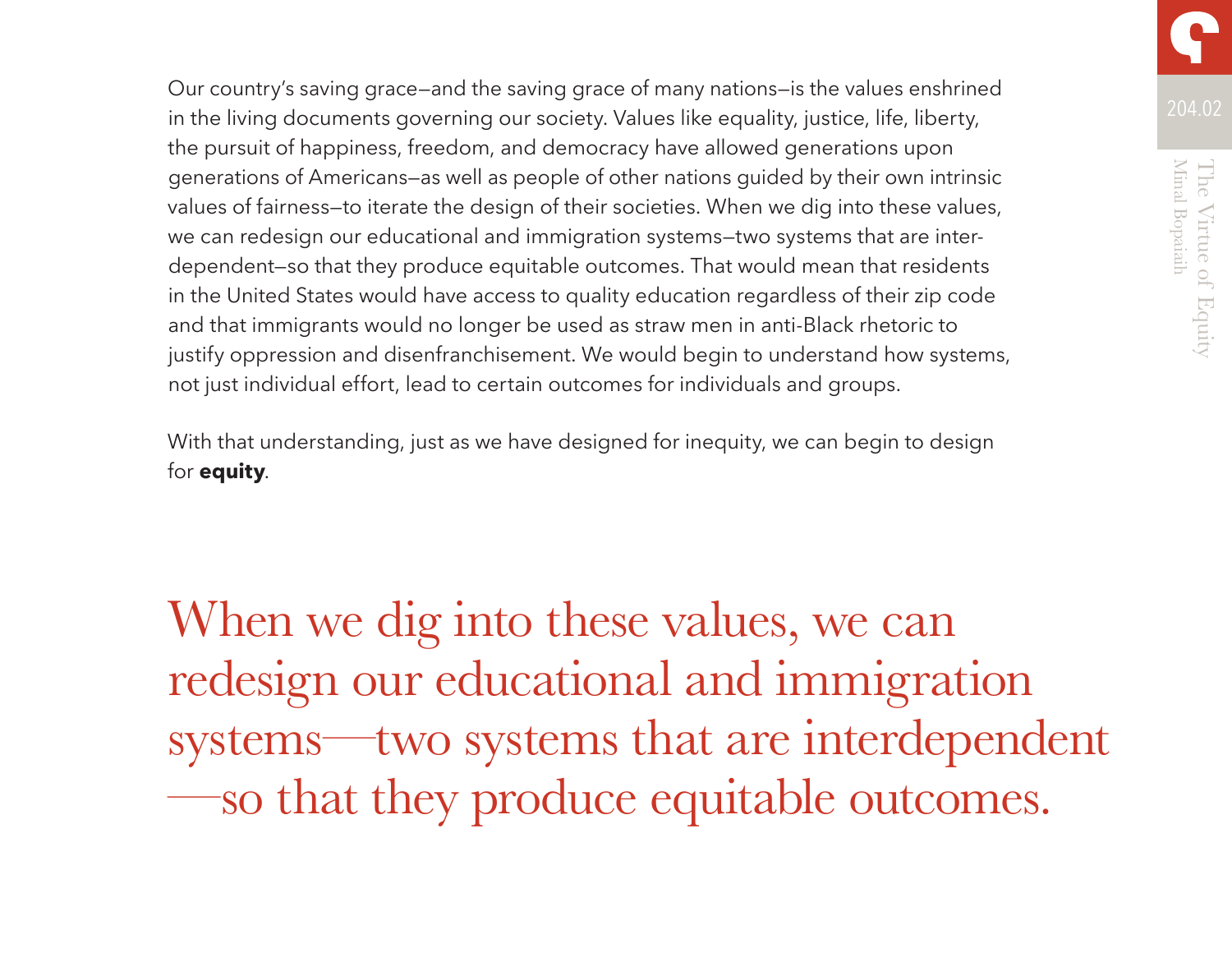## **WHY EQUITY, NOT EQUALITY?** 204.02

America's founding documents enshrine equality, so why I am focusing on equity?

First, let's unpack the difference between these terms. As a writer, I love words, but as the leader of a design firm, I admit that images sometimes convey complex concepts more powerfully. Figure 1, created by the Robert Wood Johnson Foundation, beautifully illustrates the difference between equality and equity. Equality is when everyone has the same thing. Equity is when everyone has what they need to thrive and participate fully.



Figure 1. Equality versus equity. Courtesy of the Robert Wood Johnson Foundation.<sup>7</sup>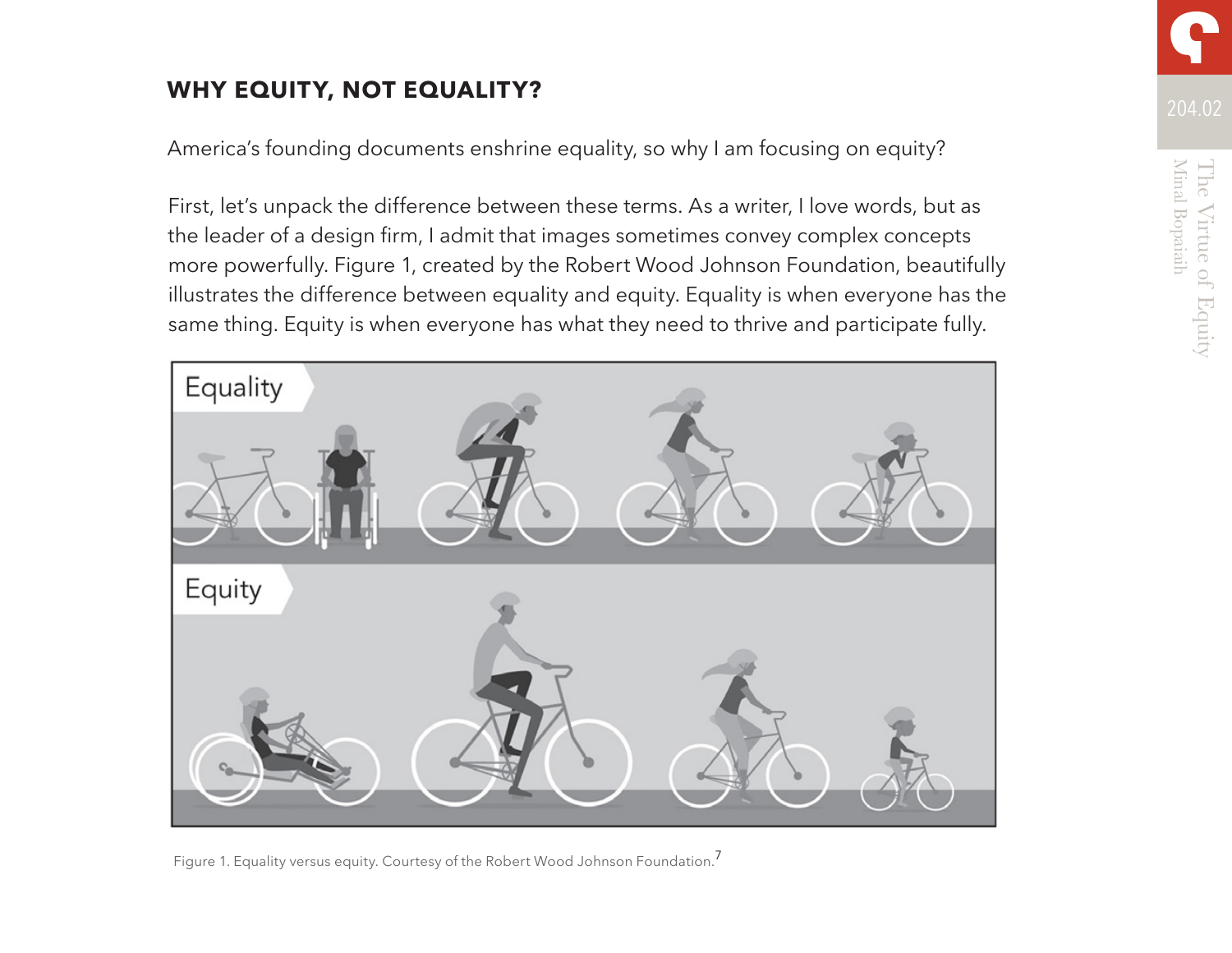Equity does not fault people for being different; it makes room for difference and then leverages it. In other words, equitable cultures, systems, and organizations are designed so everyone in the system has an equal chance to thrive. By *thrive*, I mean they have an equal chance to do work that fulfills them, live life authentically, and contribute their strengths to the community, organization, or culture of which they are a part.

This does not mean equality is bad. Sometimes equality is the appropriate response; in the movement for marriage equality, for example, "separate but equal" solutions like civil unions tip the scales in favor of injustice and second-class status for LGBTQ+ Americans. Only marriage *equality* could bring LGBTQ+ Americans the rights they deserve. But in other instances, equitable solutions, which allow for different approaches based on different needs, are sometimes ideal.

Equity has always been the middle child in the diversity, equity, and inclusion (**DEI**) space, the concept we all acknowledge is important but often hop over to address feelings of inclusion. And I get why: focusing on feelings is an easier and better way to promote DEI. Equity is more about strategy and systems, concepts that can make people's heads hurt. Personally, however, I care much more about equity than inclusion. Both are important, but the former drives the latter. Inclusion without equity is toothless; organizations end up talking about how to make people "feel more included" without doing the hard systems redesign that actually yields equal pay, more diverse leadership teams, and other signs of equal access to opportunity.

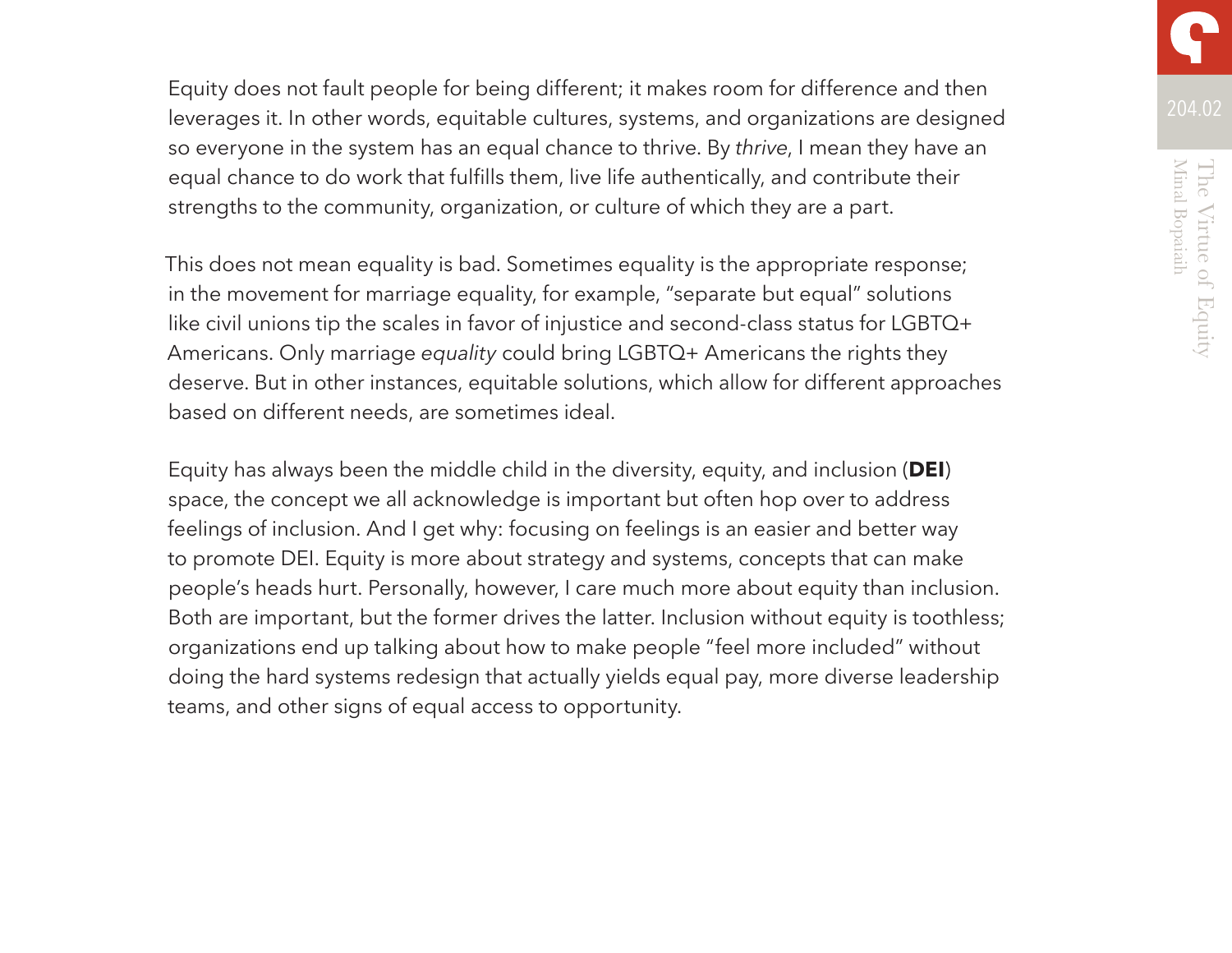Originally from English law, the concept of equity was developed to "supplement, aid, or override common and statute law in order to protect rights and enforce duties fixed by substantive law."8 In other words, it allowed societies to live the spirit of the law rather than the letter of the law. The legal concept of equity recognizes that people with power must use discretion when meting out legal decisions to ensure fairness.

Equity in the workplace is about designing a system, a culture, or an organization so that everyone has an equal shot, however they may define what they are shooting for (success, happiness, work-life balance, etc.). It's not about socialism versus capitalism or communalism versus independence. Rather, equity recognizes our interdependence and uses our collective power to create an environment where we all thrive and contribute our strengths. Moreover, equity gets us out of the hard work of constantly going against the system by creating a system that makes it easy to opt in to inclusive and equitable behaviors. Instead of looking for women to promote, for example, equity builds a system where women's needs are centered; thereby, having women in positions of leadership becomes logical and natural.

Equity in the workplace is about designing a system, a culture, or an organization so that everyone has an equal shot, however they may define what they are shooting for.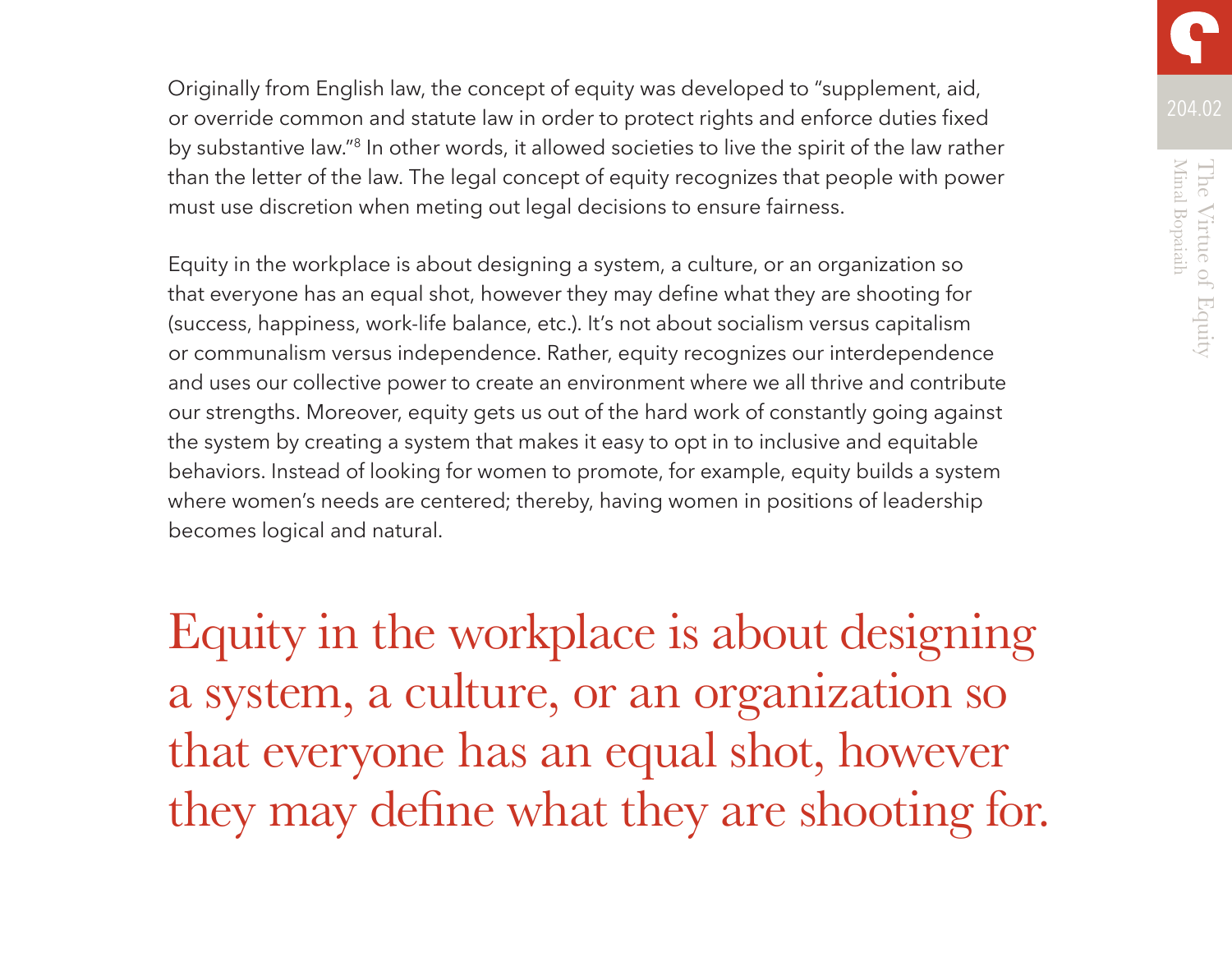To be clear, I am not calling for the design of an idealistic utopia. To paraphrase a Buddhist expression, the world is strewn with glass and thorns; trying to carpet it all is a fool's errand. I am intimately aware that life is inherently unfair; even if we were to solve all human-made injustices in the world, people would still die tragically and develop incurable diseases. By the end, life breaks everyone's heart.

However, amid such unfairness and heartbreak, I believe that the greatest expression of our humanity is the creation of fairness. In my mind, it rivals the creation of beauty and the expression of truth, which have been human pursuits since we were drawing on the inside of caves. **Equity is how our human soul resists the temptation of revenge born of grief and sorrow. It is a virtue that leads us to a higher expression of our true nature. It's how we embrace interdependence so that we can design systems that work as well for others as they do for ourselves.**

Adapted from *Equity: How to Design Organizations Where Everyone Thrives*. Published by Berrett-Koehler Publishers. Copyright ©2021 by Minal Bopaiah.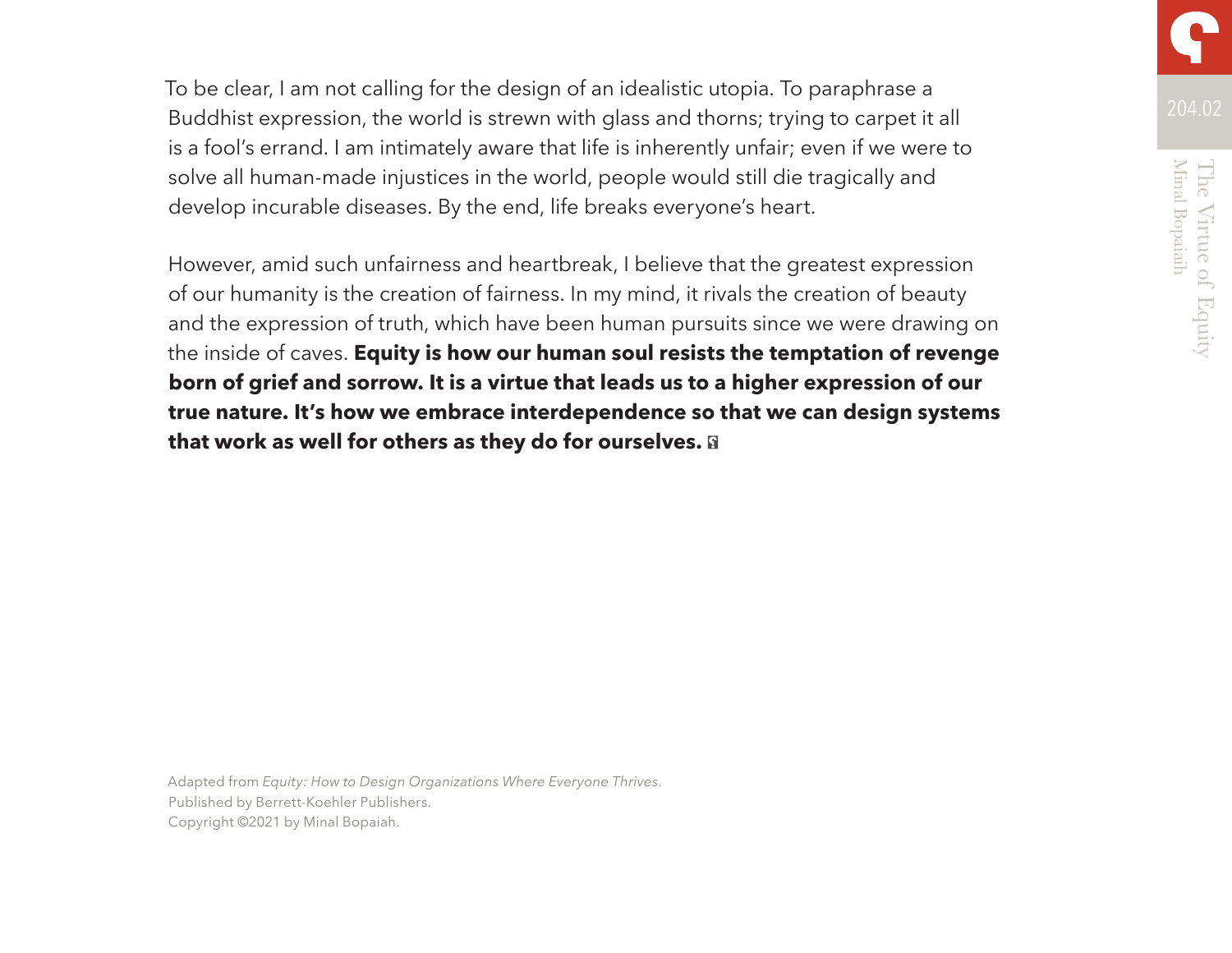## Info



### Ready to dig deeper into the book? Buy a copy of [Equity.](https://www.porchlightbooks.com/product/equity-how-to-design-organizations-where-everyone-thrives--minal-bopaiah?variationCode=9781523090259)

Want copies for your organization or for an event? We can help: customerservice@porchlightbooks.com 800-236-7323

#### ABOUT THE AUTHOR

Minal Bopaiah is the founder of Brevity & Wit, a strategy and design firm that helps organizations achieve the change they wish to see in the world through a unique approach that combines human-centered design, behavior change science, and the principles of inclusion, diversity, equity, and accessibility. Bopaiah has written for the Stanford Social Innovation Review and TheHill.com and has been a featured guest on numerous podcasts and shows, including the Kojo Nnamdi Show on WAMU. She has also been a keynote speaker for many conferences, inspiring thousands with her credible, authentic, and engaging talks.

#### **[SHARE THIS](https://www.porchlightbooks.com/blog/changethis/2021/run-slower)**

Pass along a copy of this manifesto to others.

#### **SUBSCRIBE**

Sign up for e-news to learn when our latest manifestos are available.



Curated and edited by the people of Porchlight, ChangeThis is a vehicle for big ideas to spread. Keep up with the latest book releases and ideas at porchlightbooks.com.

This document was created on September 8, 2021 and is based on the best information available at that time.

The copyright of this work belongs to the author, who is solely responsible for the content. This work is licensed under the Creative Commons Attribution-NonCommercial-NoDerivs License. To view a copy of this license, visit Creative Commons. Cover art from Adobe Stock.